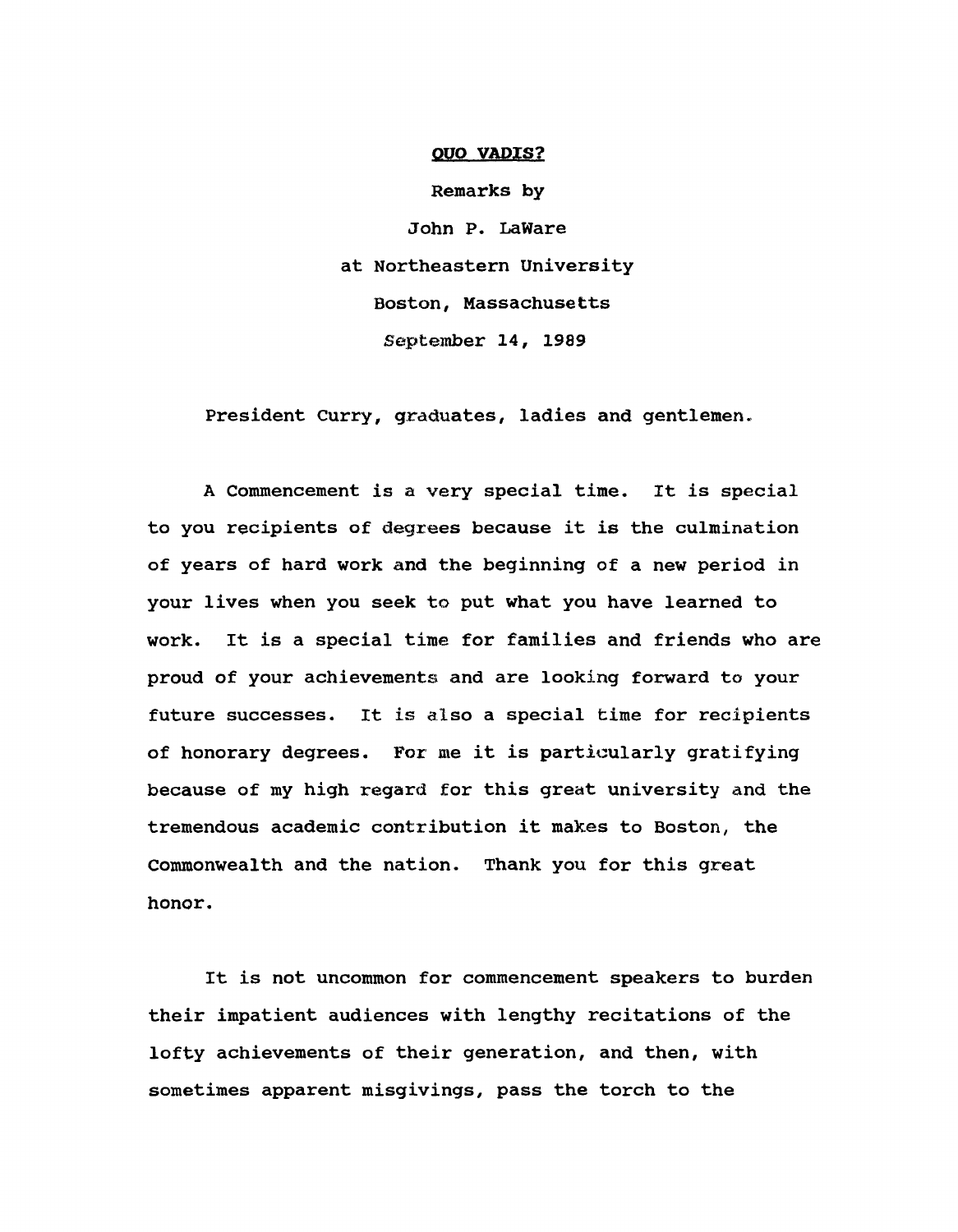graduates and challenge them with something that amounts to "can you top that?"

Indeed I am very proud of much of the record of my generation:

We won a war for survival in the Forties and then  $-$ helped our shattered and defeated enemies to rebuild their economies and societies and rejoin the family of nations in good standing.

We fought valiantly in two other wars with far -less well-defined objectives and with less well-defined outcomes.

We built the world's greatest economy and presided over a technological explosion that made the computer our most important servant. Technology also took us to the moon, launched the space shuttle, sent Voyager II to Neptune and beyond, licked polio and made organ transplants routine surgical procedures, although cancer still resists our massive efforts to find a conclusive cure and the scourge of AIDS spreads unchecked.

I am proud that my generation had a part in those achievements. But I am deeply ashamed of our failures. If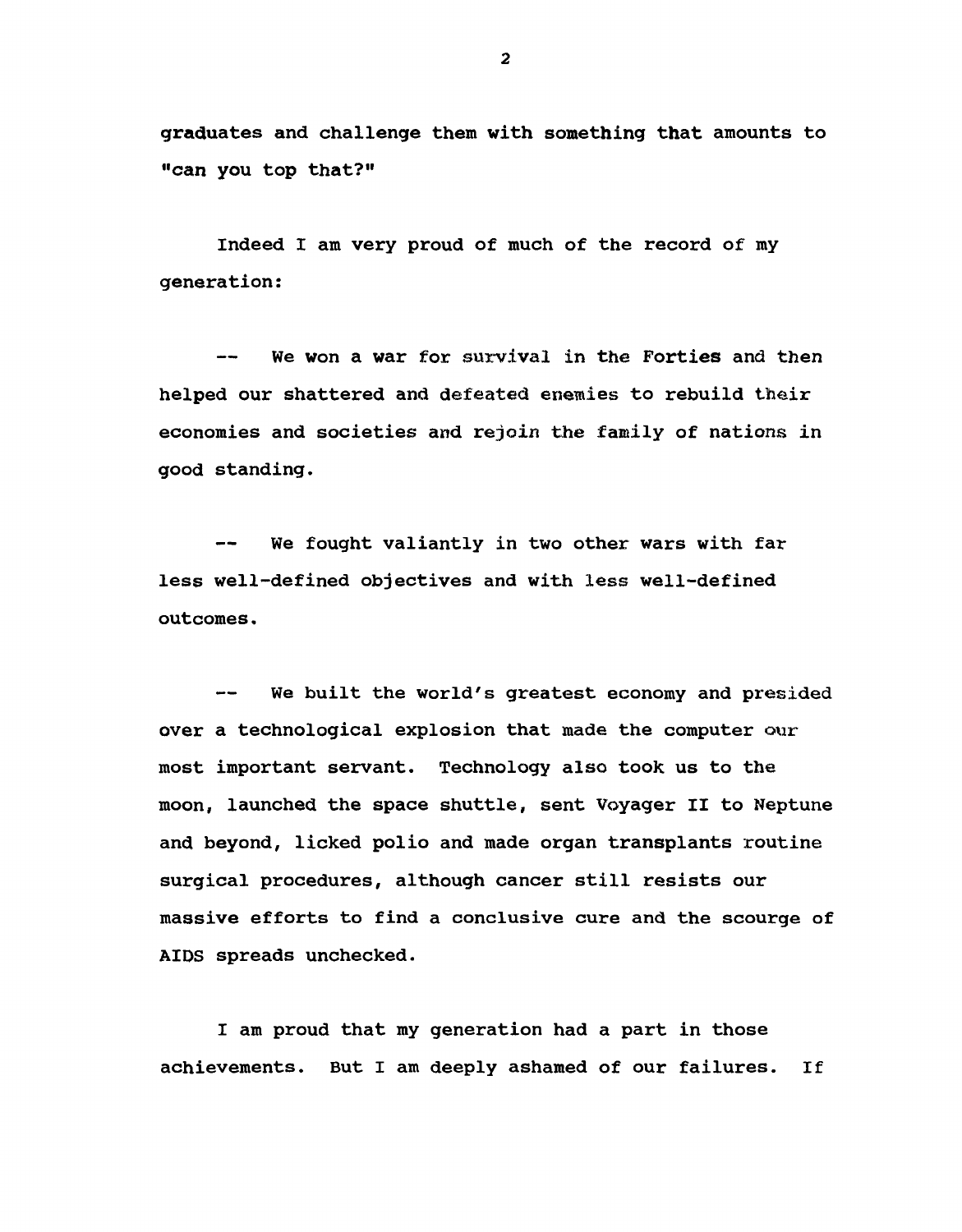these failures are allowed to continue at their present rate, they may undo all that has been accomplished.

And, that's where you come in. I am not here to pass the torch of our successes and challenge you to beat our record. I am here to confess our failures and challenge you to clean up the mess we have left.

The mess is pretty bad. Consider that the nation's capital, Washington, D.C., where I now work has had more than 300 homicides already in 1989 — one of the highest rates in the country. The police estimate that about 80 percent of the murders are drug-related. Marijuana, heroin, cocaine and crack are openly dealt on the streets and some parts of the city are unsafe for pedestrian travel after dark.

Washington is a convenient example because it is where I work and it is the capital. It should be a shining example of what is best about America. Instead it is a representative example of one of our worst problems, rampant in many other cities as well.

There seems to be no question that drugs, their distribution and abuse, are a root cause of escalating crime rates and urban decay. That the problem is out of control is well illustrated by the spectacle of a sovereign nation,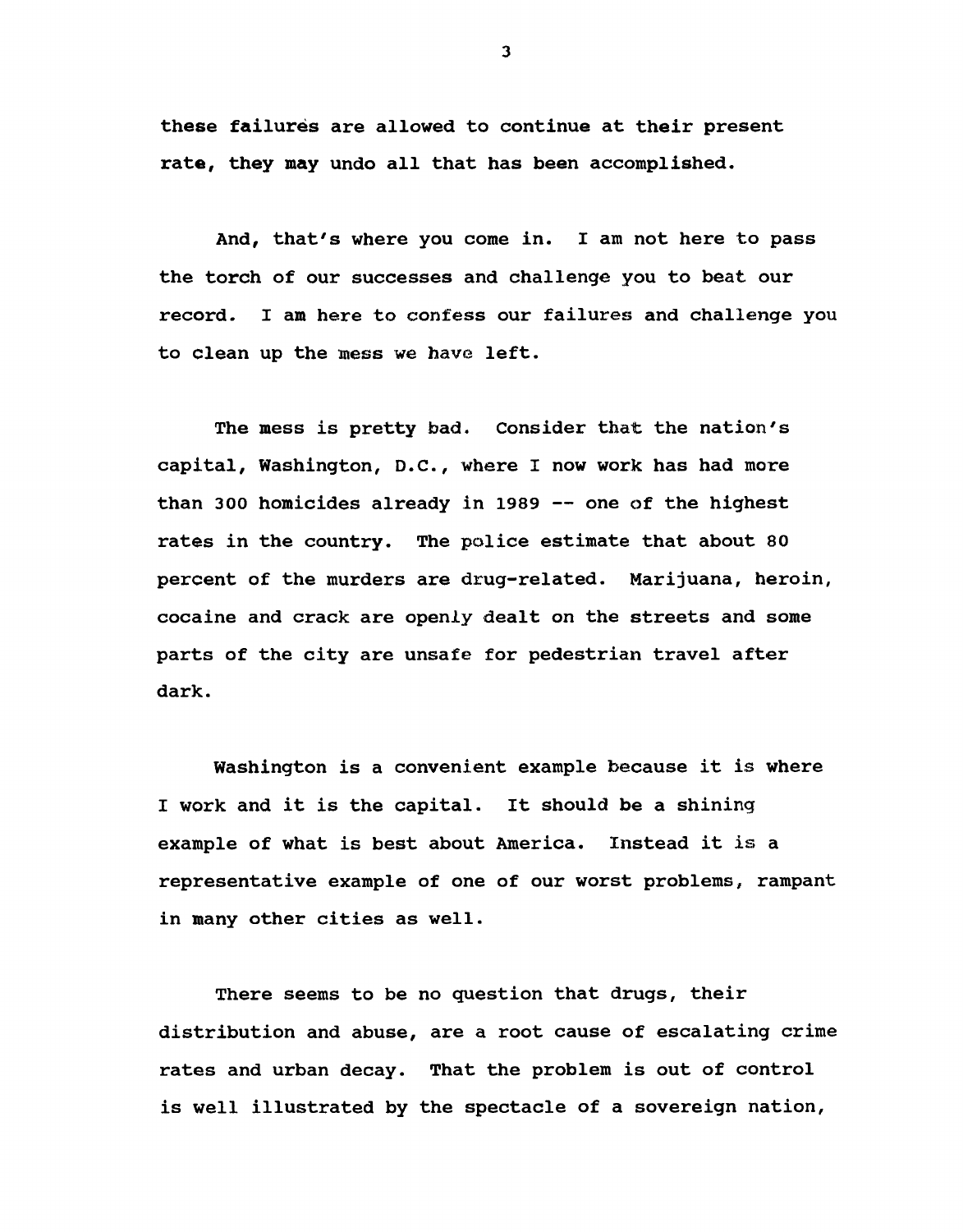Colombia, in which the gangster elements who run the drug trade can openly challenge the government and warn it to keep hands off. We have poured billions of dollars into the drug problem and it has only gotten worse. My generation has failed you on that one.

Another prominent feature of urban life today which represents a failure of our society is the pathetic plight of the homeless. Every street corner in Washington which has a ventilator grate discharging warm dry air has one or more homeless persons, sometimes families, huddled around it to keep from freezing in winter and to dry out after rains in summer. Some of these people have jobs, but the jobs don't pay enough for them to be able to afford shelter. Others are unemployable and some perhaps ineligible for public assistance or incompetent to obtain it. We have thrown billions at this one, too, and haven't made a dent.

Maybe of all our nightmare failures education, both public and private, is the worst because the consequences of our failures in education will handicap future generations and further frustrate them in finding answers. We will spend \$353 billion on education in the coming academic year, an increase of 81 percent in just nine years. And yet tuition costs in privately endowed colleges and universities are rising so rapidly that even with generous student aid and scholarship programs, a degree from those institutions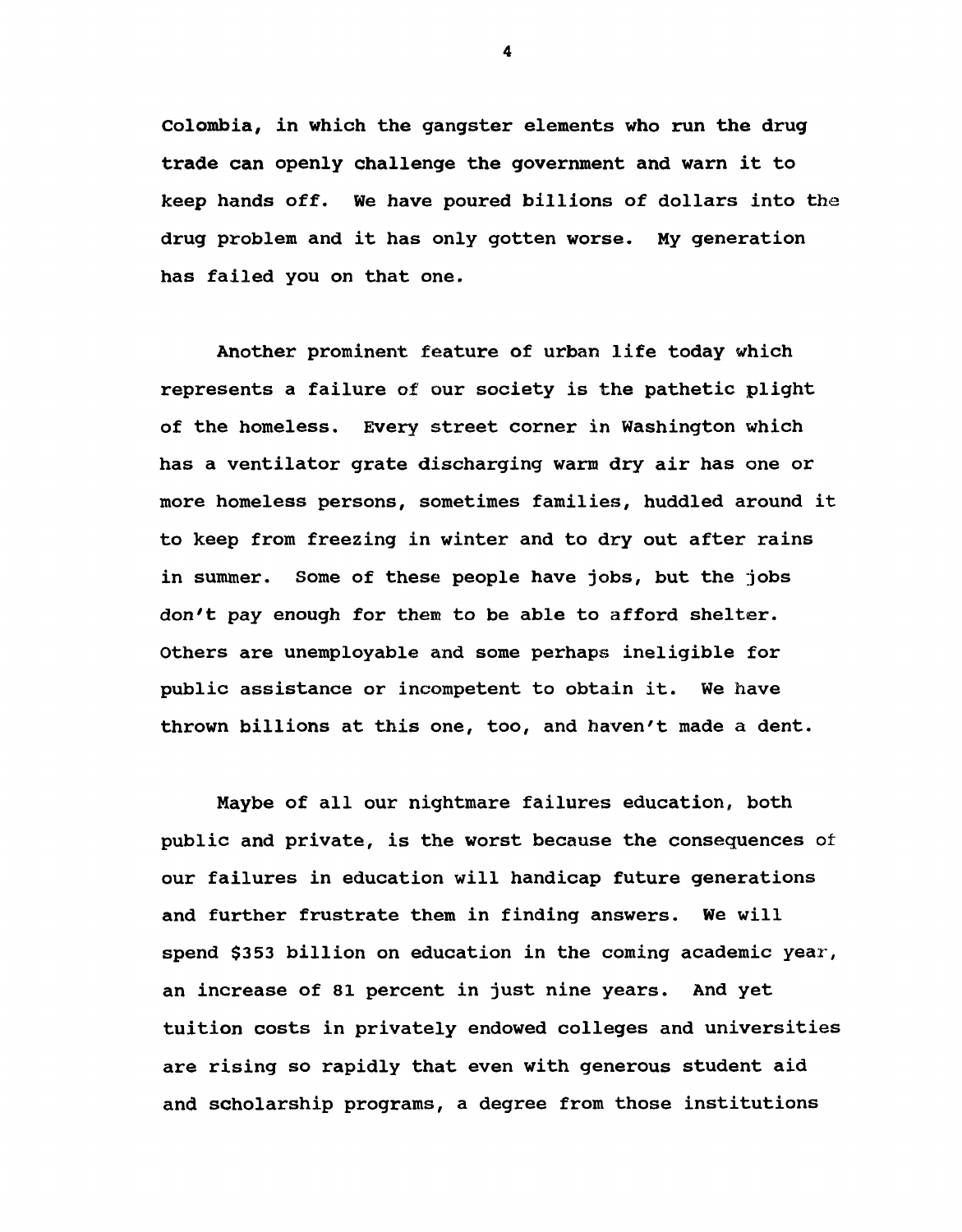may be slipping out of the reach of some of our best students. More shocking and much more worrisome is the collapse of public school education, particularly in the inner cities. Boston is a frightening example but it is just one of many. Almost 40 percent of those in Boston who enter 9th grade drop out of school before graduation. Yet Boston spends more per student than most other cities. That's a special tragedy in the city which was the birthplace of free public education.

If poverty, joblessness and homelessness are most prevalent among minority urban populations, then it follows pretty clearly that the failure of public schools to prepare inner city kids to compete in the economy perpetuates their plight and may even make it worse from one generation to the next. We really blew that one, and I don't know anyone who has a fresh idea of how to fix it.

Finally, we have the sorry spectacle of our rapidly decreasing competitiveness in the world economy. Our leadership in technology has eroded. Our leadership in productivity has evaporated. We depend on the rest of the world to finance our deficits. Our savings rate is less than one-third that of the Japanese. We seem to have lost the will to deal with our problems. We are unwilling to spend less on government and government programs, but we are also unwilling to accept tax increases to pay for them. So

 $\overline{\mathbf{5}}$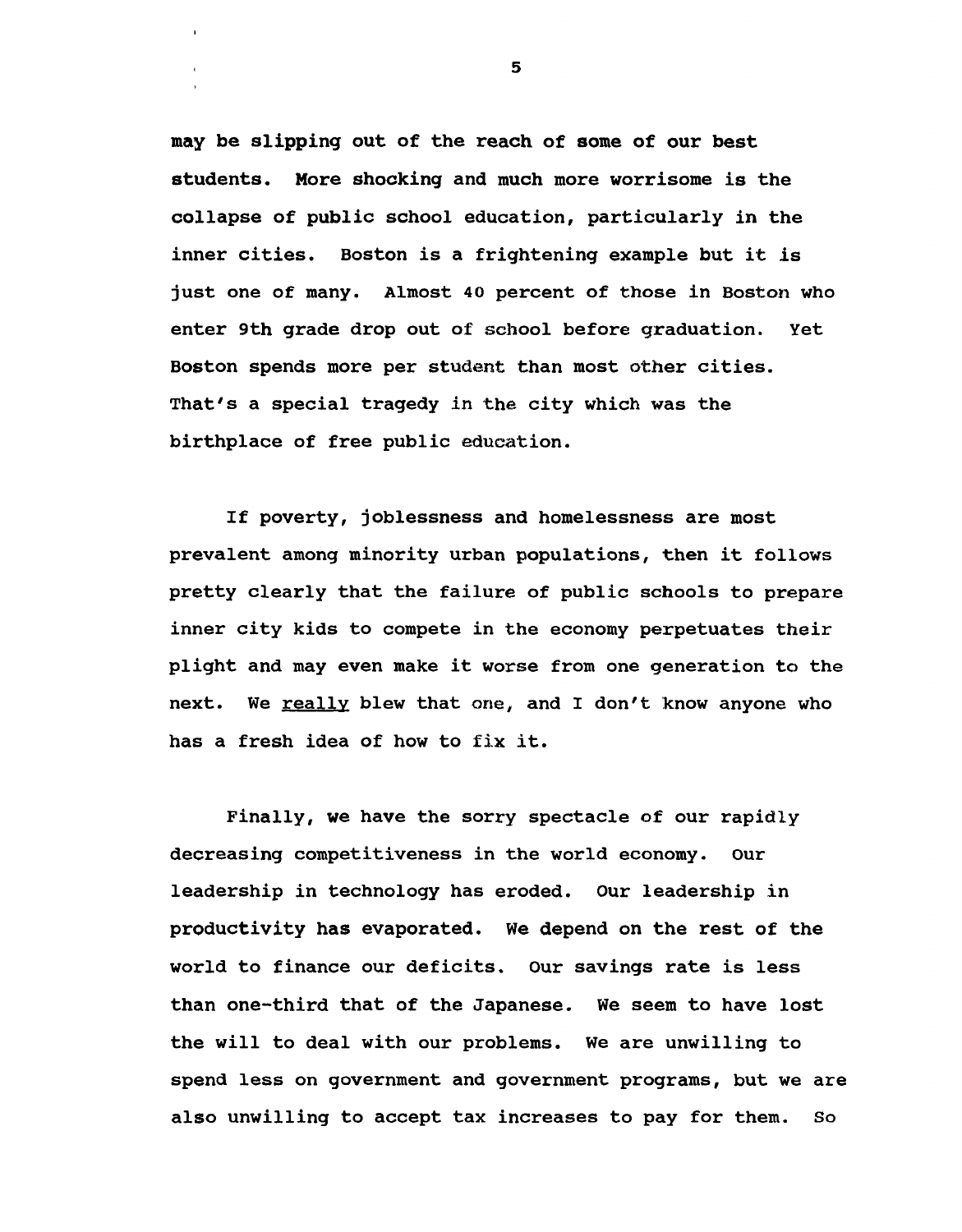we must borrow from the Japanese or others to make up the difference. Elected officials are preoccupied with getting elected and re-elected, and the special interest groups who finance those elections are able to override sound public policy in exchange for their support. The news is full of appropriate examples every day.

The challenge to you is to turn this thing around -- to clean up the mess that we have left.

Are you put off by the magnitude of that challenge? I hope not. You ought not to be. You have everything going for you to be able to meet it head on — and win. You have a superb education, and your generation has demonstrated a greater concern for the world around you than mine did 40 years ago.

Now bear with me while I indulge in the speaker's privilege of being avuncular.

A few reflections then on why we are in this mess and a few pieces of gratuitous advice to you who must clean it up.

My generation has been too passive by far on public policy issues. We have been reluctant to sully ourselves by mixing it up with politicians. We have been preoccupied with making money and spending it conspicuously. In fact,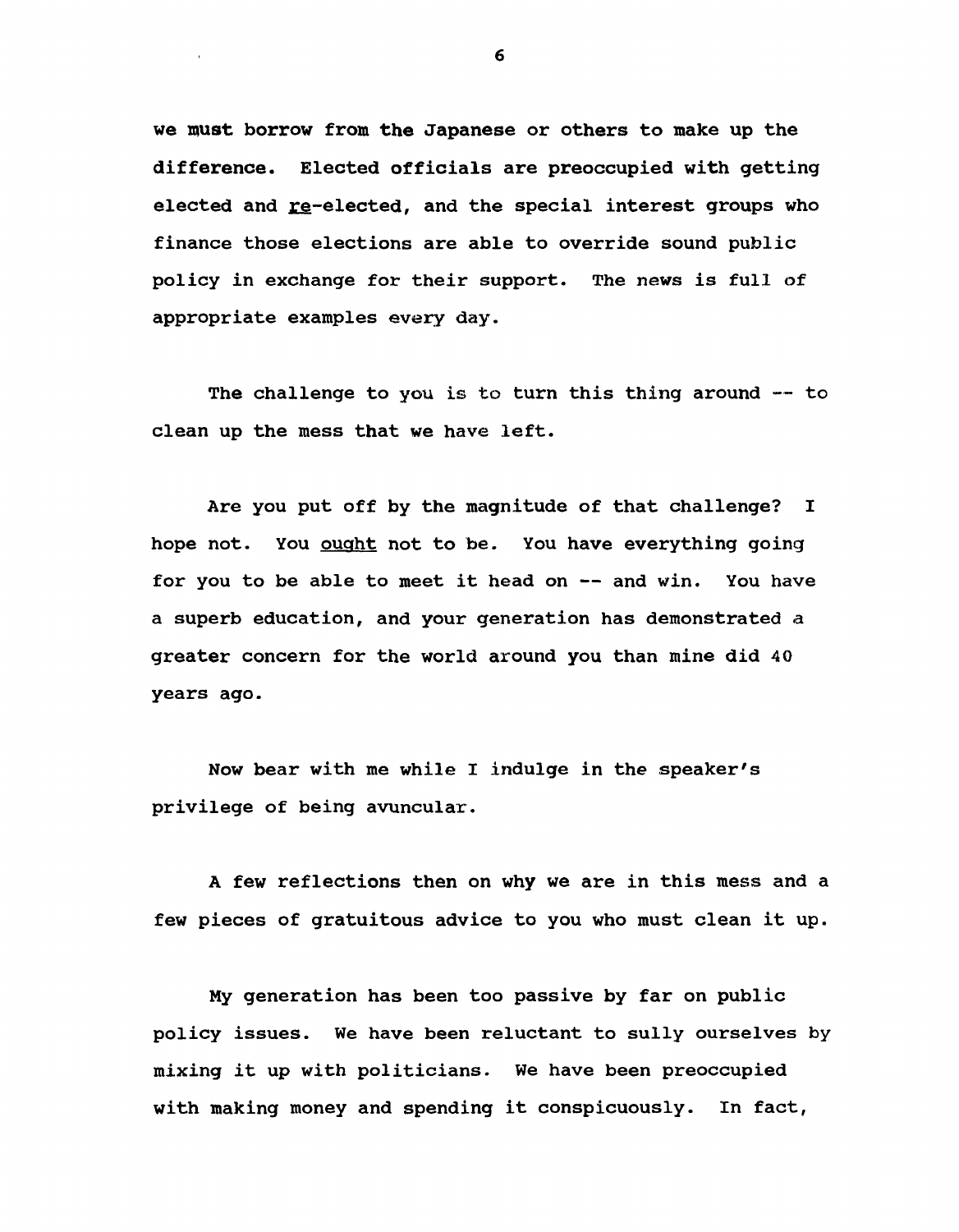we have been so focussed on material success that the end has begun to justify any means to gain it. And our amorality has spilled over into the political process to the extent that decisions by elected officials on public policy issues are often made in consideration of campaign contributions rather than the public interest. When a campaign for a Senate seat can cost several million dollars and a House race may cost many hundreds of thousands, it is not hard to understand the weight those contributions carry. The result is that public regard for Congress, state legislatures and politicians in general is at a low point, in some cases bordering on contempt,

The old tried but not necessarily true remedies resorted to by my generation in dealing with tough problems have not worked. For much of this century our big problems, whether social or economic, were routinely dealt with by more government intervention and more spending. The result is government so bloated at federal, state and local levels that much of the spending is simply to support the apparatus set up to administer it, and less and less gets directly to the problem being attacked.

The so-called "drug wars" are one example. Public housing is another. Dozens of public housing projects bravely thrown up as recently as 20 or 30 years ago have been abandoned or bulldozed. They were so institutional in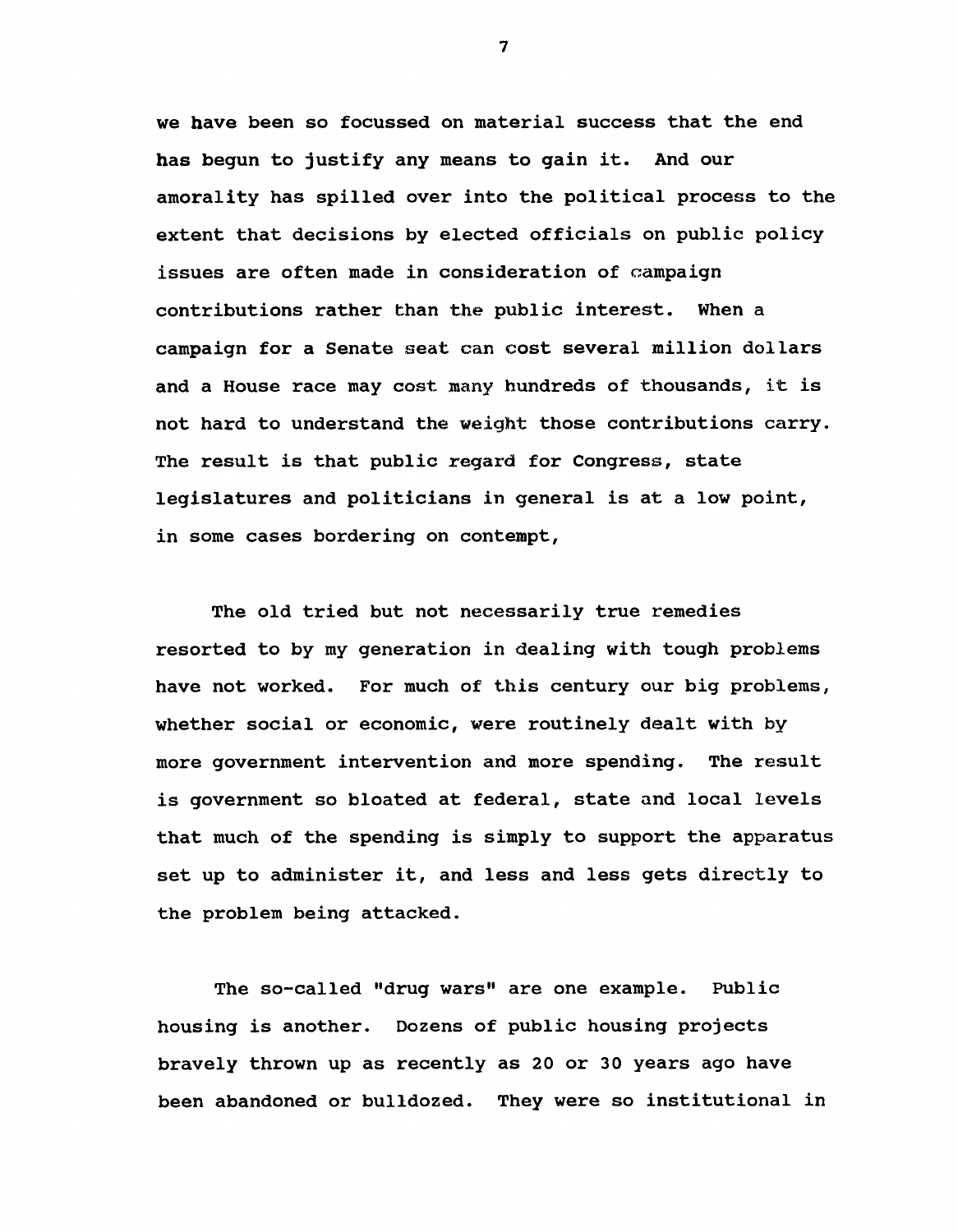design that no one could feel at home in them and the *<sup>1</sup>* hopelessness of the inhabitants assured their decline. And yet, with all of that, we have people living on the streets.

And where are we as a country in the global economy? Still at the top, but the trend lines aren't up. The thirst for short-term financial gain has dampened our willingness to invest for increased productivity to assure future growth and competitiveness. We are so absorbed in the opportunity for windfall profits in takeovers and leveraged buy-outs financed with junk bonds that we have lost sight of the fact that these transactions regularly extinguish corporate equity and require the dismemberment of vital enterprises to meet debt service requirements.

Graduates, the old ways are not working to solve the problems we face. They may, in fact, be making them worse. We need new approaches, renewed creativity and a powerful commitment on your part to become involved. Resolve, I beg you, not to be couch potatoes on public issues. Vote, write, talk, shout if necessary, but make yourselves heard. Create new approaches and demand that they be tried. It will take courage, because change is always traumatic.

For example: Could we improve the composition of our legislatures and other elected institutions if we put statutory limits on the length of election campaigns for all